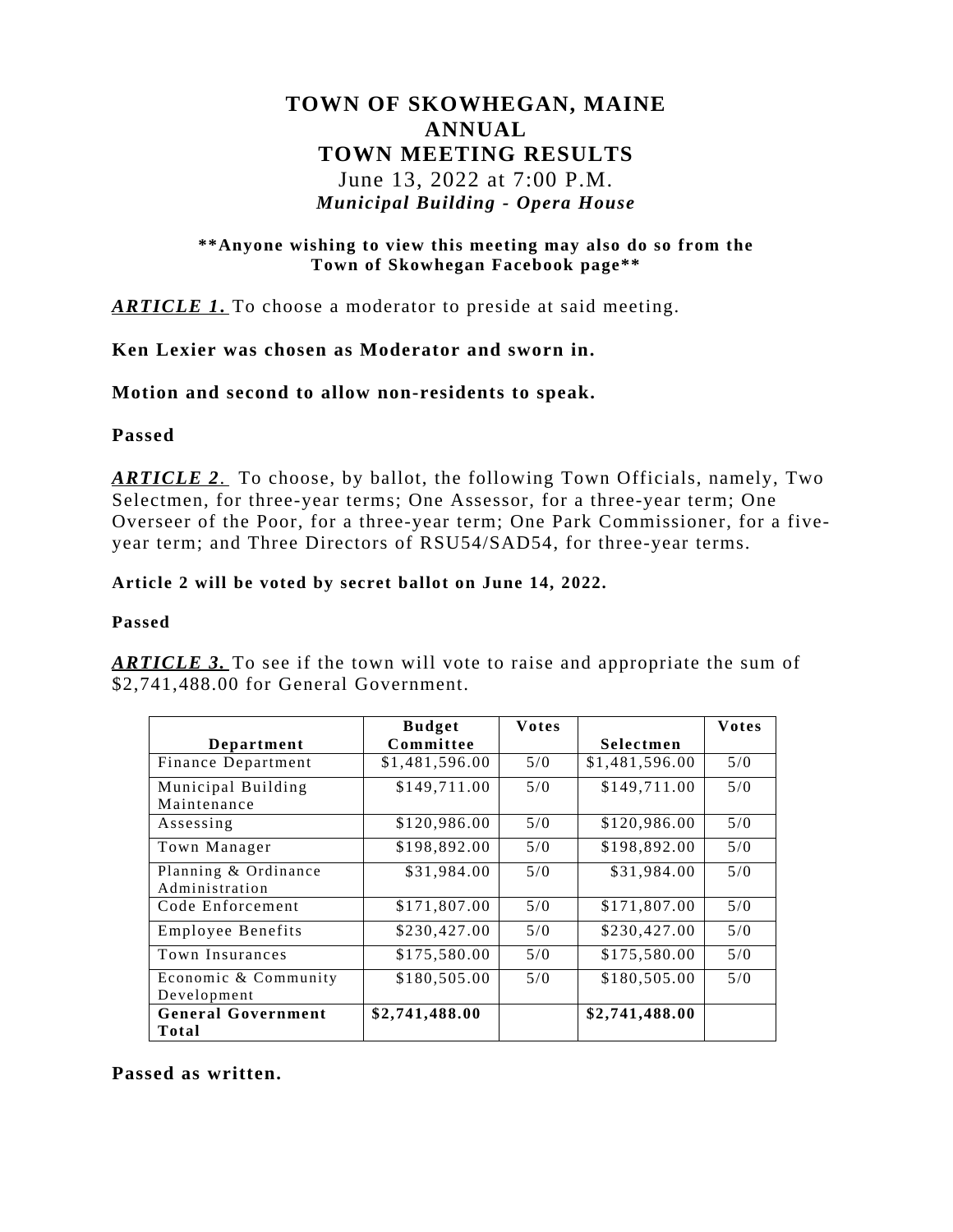*ARTICLE 4.* To see if the town will vote to raise and appropriate the sum of \$1,984,441.00 for Police Department. (The Selectmen with a 5/0 vote and the Budget Committee with a 5/0 vote recommend passage of this article.)

# **Passed as written.**

*ARTICLE* 5. To see if the town will vote to raise and appropriate the sum of \$1,181,315.00 for Fire Department. (The Selectmen with a 5/0 vote and the Budget Committee with a 5/0 vote recommend passage of this article.)

# **Passed as written.**

*ARTICLE 6.* To see if the town will vote to raise and appropriate the sum of \$8,900.00 for Public Safety Building. (The Selectmen with a 4/0 vote and the Budget Committee with a 6/0 vote recommend passage of this article.)

### **Passed as written.**

*ARTICLE 7.* To see if the town will vote to raise and appropriate the sum of \$586,306.00 for Other Protection. (The Selectmen with a 5/0 vote and the Budget Committee with a 5/0 vote recommend passage of this article.)

### **Passed as written.**

*ARTICLE 8.* To see if the town will vote to raise and appropriate the sum of \$128,717.00 for Health and Human services.

|                           | <b>Budget</b> | <b>Votes</b> |              | <b>Votes</b> |
|---------------------------|---------------|--------------|--------------|--------------|
| Department                | Committee     |              | Selectmen    |              |
| General Assistance        | \$127,425.00  | 5/0          | \$127,425.00 | 5/0          |
| <b>Health Department</b>  | \$1,292.00    | 5/0          | \$1,292.00   | 5/0          |
| General Assistance/Health | \$128,717.00  |              | \$128,717.00 |              |
| Dept. Total               |               |              |              |              |

#### **Passed as written.**

*ARTICLE 9.* To see if the town will vote to raise and appropriate the sum of \$724,450.00 for Waste Water and Pollution Control. (The Selectmen with a 5/0 vote and the Budget Committee with a 5/0 vote recommend passage of this article.)

# **Passed as written.**

*ARTICLE 10.* To see if the town will vote to raise and appropriate the sum of \$946,299.00 for Solid Waste and Recycling. (The Selectmen with a 5/0 vote and the Budget Committee with a 5/0 vote recommend passage of this article.)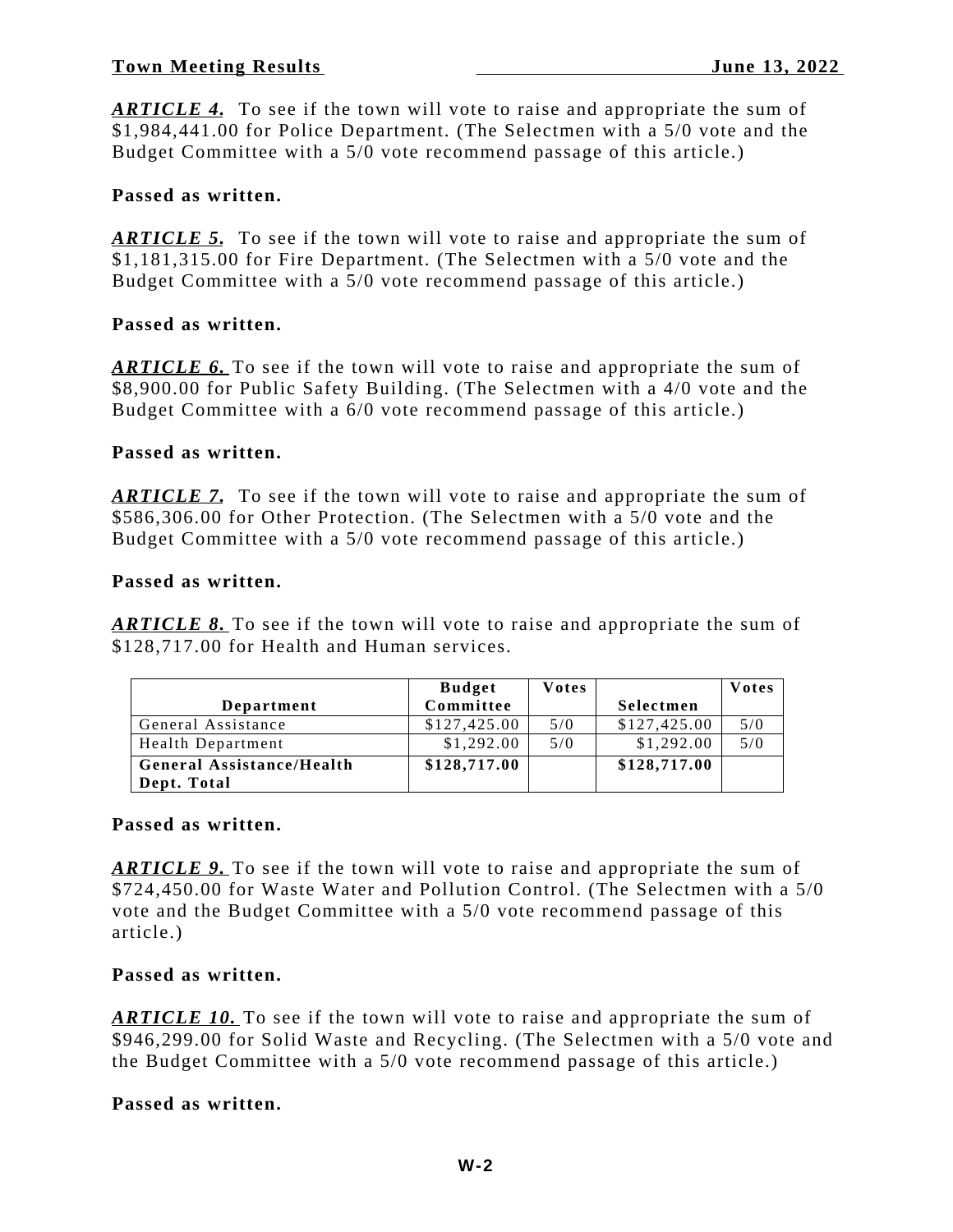*ARTICLE 11.* To see if the town will vote to raise and appropriate the sum of \$638,628.00 for Public Works – Summer Roads Maintenance. (The Selectmen with a 4/1 vote and the Budget Committee with a 5/0 vote recommend passage of this article.)

### **Passed as written.**

*ARTICLE 12.* To see if the town will vote to raise and appropriate the sum of \$837,690.00 for Public Works – Winter Roads Maintenance. (The Selectmen with a 4/1 vote and the Budget Committee with a 5/0 vote recommend passage of this article.)

### **Passed as written.**

*ARTICLE 13.* To see if the town will vote to raise and appropriate the sum of \$282,000.00 for Public Works – Vehicle Maintenance. (The Selectmen with a 4/1 vote and the Budget Committee with a 5/0 vote recommend passage of this article.)

#### **Passed as written.**

*ARTICLE 14.* To see if the town will vote to raise and appropriate the sum of \$124,460.00 for the care of cemeteries. (The Selectmen with a 5/0 vote and the Budget Committee with a 5/0 vote recommend passage of this article.)

#### **Passed as written.**

*ARTICLE 15.* To see if the town will vote to raise and appropriate the sum of \$629,219.00 for Parks and Recreation. (The Selectmen with a 5/0 vote and the Budget Committee with a 5/0 vote recommend passage of this article.)

#### **Passed as written.**

*ARTICLE 16.* To see if the town will vote to raise and appropriate the sum of \$2,217,653.00 for Capital Expenditures/Debt Retirement. (The Selectmen with a 5/0 vote and the Budget Committee with a 5/0 vote recommend passage of this article.)

#### **Passed as written.**

*ARTICLE 17.* To see if the town will vote to raise and appropriate the sum of \$100,000.00 for Capital Expenditures/Capital Reserve Funds for the Pollution Control Plant. (The Selectmen with a 5/0 vote and the Budget Committee with 5/0 vote recommend passage of this article.)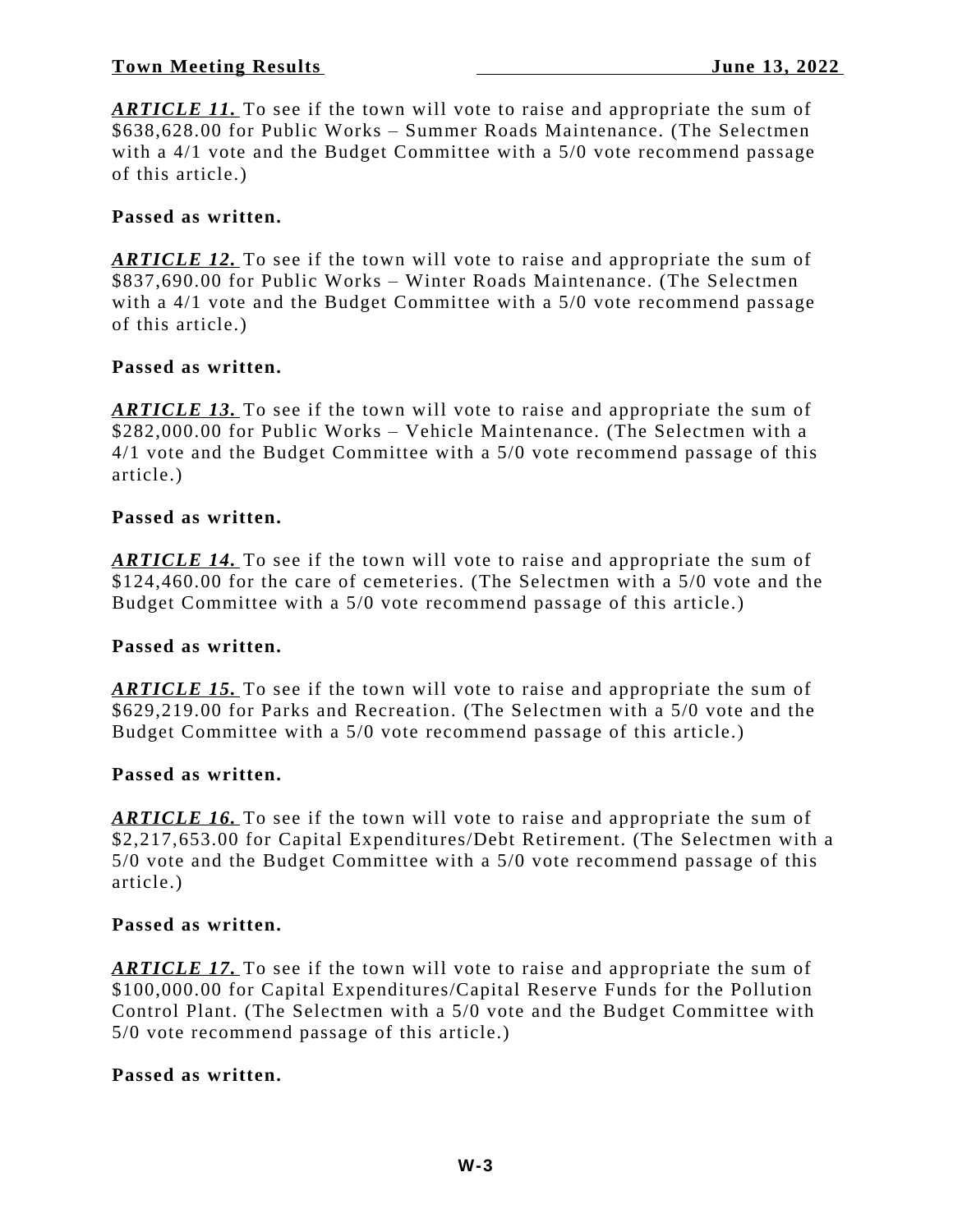*ARTICLE 18.* To see if the town will vote to raise and appropriate the sum of \$58,950.00 for Capital Expenditures/Capital Reserve Funds for the Recreation Department. (The Selectmen with a 5/0 vote and the Budget Committee with a 5/0 vote recommend passage of this article.)

### **Passed as written.**

*ARTICLE 19.* To see if the town will vote to raise and appropriate the sum of \$59,000.00 for Capital Expenditures/Capital Reserve Funds for the Municipal Building. (The Selectmen with a 5/0 vote and the Budget Committee with a 4/1 vote recommend passage of this article.)

### **Passed as written.**

*ARTICLE 20.* To see if the town will vote to raise and appropriate the sum of \$25,000.00 for Capital Expenditures/Capital Reserve Funds for the Opera House. (The Selectmen with a 5/0 vote and the Budget Committee with a 5/0 vote recommend passage of this article.)

#### **Passed as written.**

*ARTICLE 21.* To see if the town will vote to raise and appropriate the sum of \$61,500.00 for Capital Expenditures/Capital Reserve Funds for the Solid Waste Department. (The Selectmen with a 5/0 vote and the Budget Committee with a 5/0 vote recommend passage of this article.)

#### **Passed as written.**

*ARTICLE 22.* To see if the town will vote to raise and appropriate the sum of \$7,500.00 for Capital Expenditures/Capital Reserve Funds for the Police Department. (The Selectmen with a 5/0 vote and the Budget Committee with a 4/1 vote recommend passage of this article.)

#### **Passed as written.**

*ARTICLE 23.* To see if the town will vote to raise and appropriate the sum of \$397,000.00 for Capital Expenditures/Capital Reserve Funds for Public Works Equipment. (The Selectmen with a 4/0 vote and the Budget Committee with a 4/1 vote recommend passage of this article.)

#### **Passed as written.**

*ARTICLE 24.* To see if the town will vote to raise and appropriate the sum of \$1,030,000.00 for Capital Expenditures/Capital Reserve Funds for Public Works Roads and Sidewalks. (The Selectmen with a 3/1 vote and the Budget Committee with a 5/0 vote recommend passage of this article.)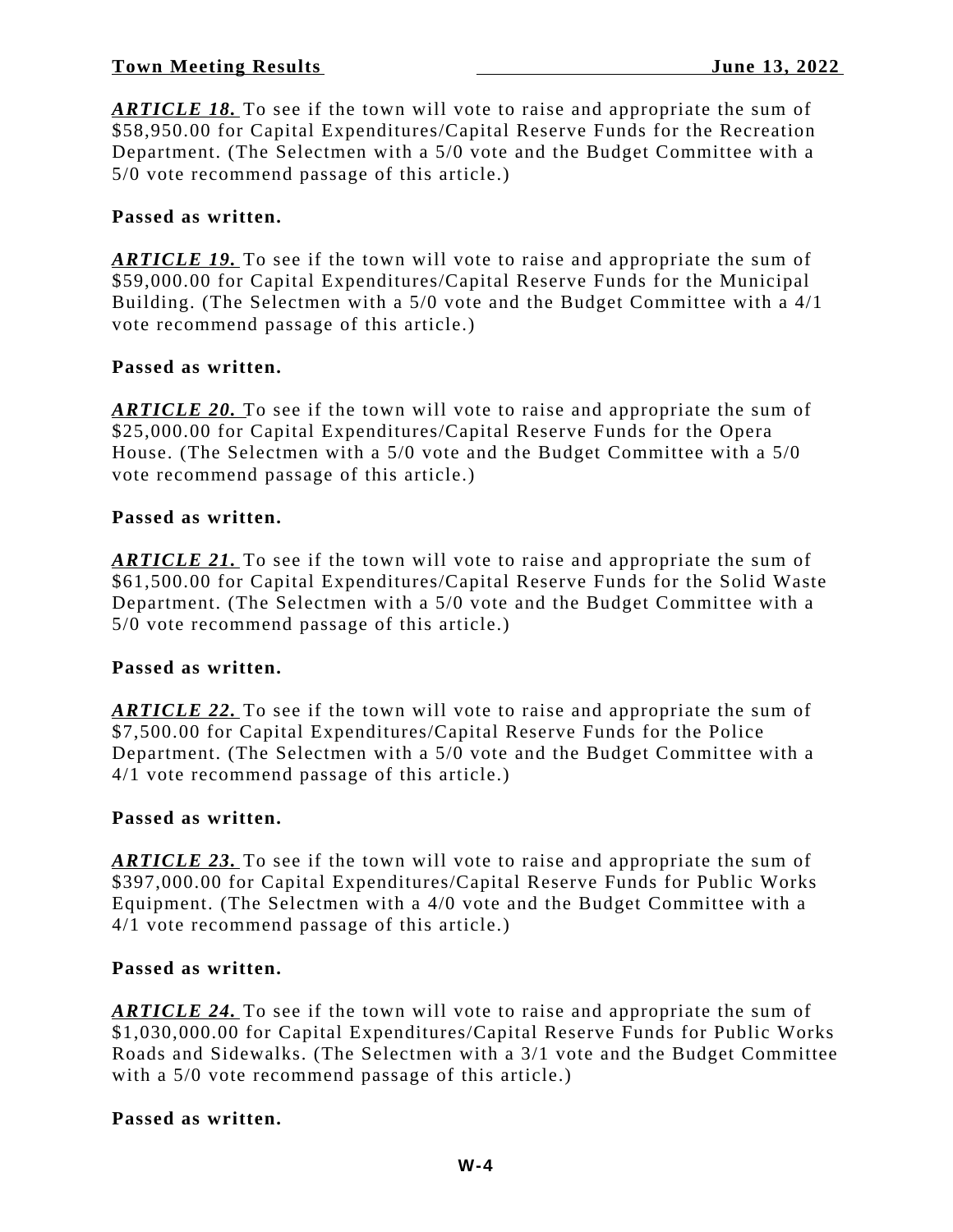*ARTICLE 25.* To see if the town will vote to accept and carry forward, in a separate account, sums that may be received from the State Department of Transportation Local Road Assistance Program estimated at \$150,220.00. (The Selectmen with a 5/0 vote and the Budget Committee with a 5/0 vote recommend passage of this article.)

### **Passed as written.**

*ARTICLE 26.* To see if the town will vote to authorize the Board of Selectmen to expend the amounts voted in Articles 24 and 25 from the Capital Improvement Program/Public Works Roads and Sidewalks account for the town's share of the following proposed projects: Paving/work planned for East Ridge Road, Eaton Mountain Road, Sandy Lane, Bigelow Hill Road, Mechanic Street, Free Street, South Street, Poplar Street, Pratt Court, Kennebec Street and Pomelow Street. (The Selectmen recommend passage of this article.)

### **Passed as written.**

*ARTICLE 27.* To see if the town will vote to raise and appropriate the sum of \$242,000.00 for Capital Expenditures/Capital Reserve Funds for the Fire Department. (The Selectmen with a 5/0 vote and the Budget Committee with a 5/0 vote recommend passage of this article.)

#### **Passed as written.**

*ARTICLE 28.* To see if the town will vote to raise and appropriate the sum of \$5,000.00 for Capital Expenditures/Capital Reserve Funds for Emergency Management. (The Selectmen with a 5/0 vote and the Budget Committee with a 5/0 vote recommend passage of this article.)

#### **Passed as written.**

*ARTICLE 29.* To see if the town will vote to raise and appropriate the sum of \$20,000.00 for Capital Expenditures/Capital Reserve Funds for Administration. (The Selectmen with a 5/0 vote and the Budget Committee with a 5/0 vote recommend passage of this article.)

#### **Passed as written.**

*ARTICLE 30.* To see if the town will vote to raise and appropriate the sum of \$15,000.00 for Capital Expenditures/Capital Reserve Funds for Assessing. (The Selectmen with a 5/0 vote and the Budget Committee with a 5/0 vote recommend passage of this article.)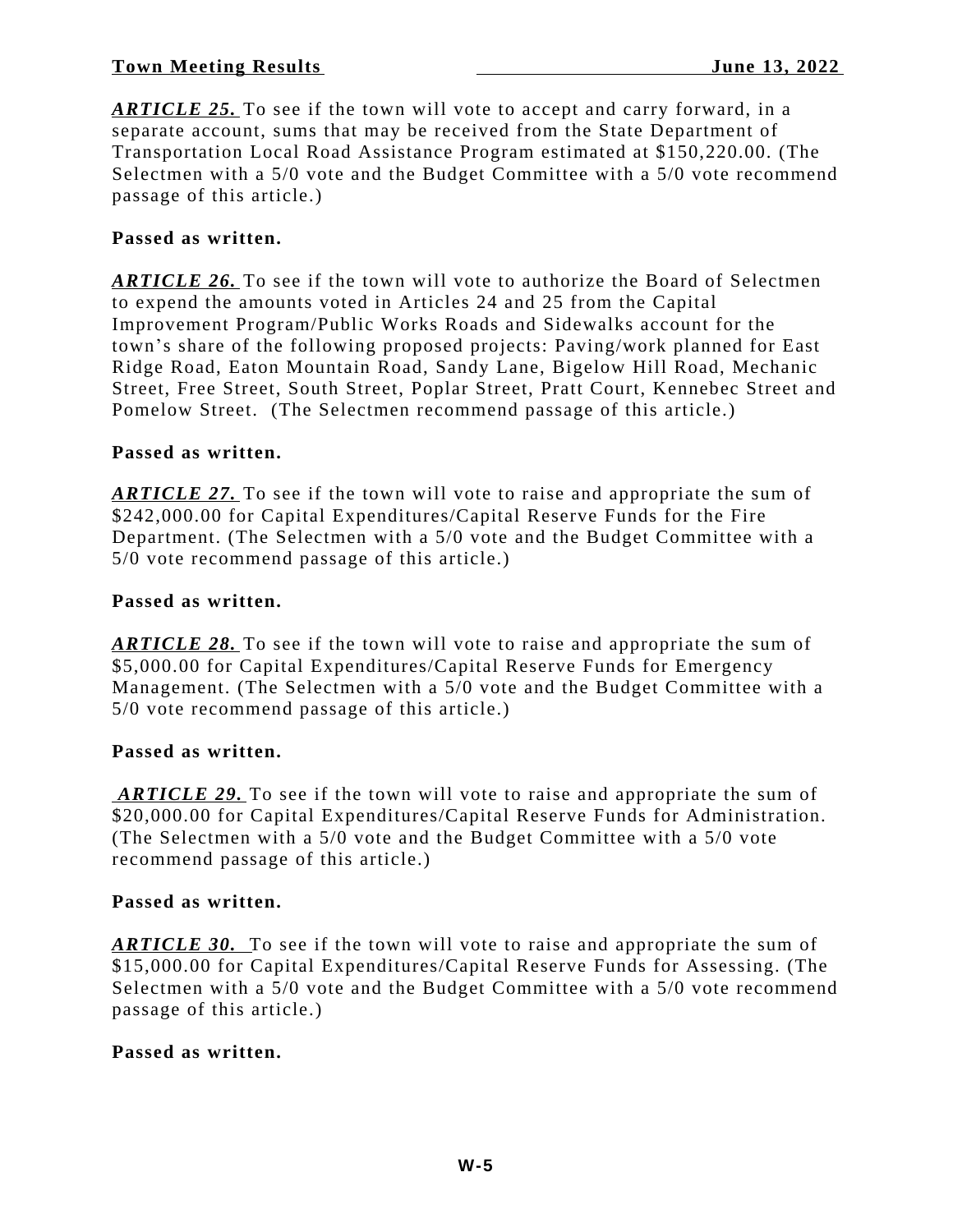*ARTICLE 31.* To see if the town will vote to raise and appropriate the sum of \$10,000.00 for Capital Expenditures/Capital Reserve Funds for Economic & Community Development. (The Selectmen with a 5/0 vote and the Budget Committee with a 5/0 vote recommend passage of this article.)

# **Passed as written.**

*ARTICLE 32.* To see if the town will vote to raise and appropriate the sum of \$30,000.00 for Capital Expenditures/Capital Reserve Funds for Cemeteries. (The Selectmen with a 5/0 vote and the Budget Committee with a 5/0 vote recommend passage of this article.)

# **Passed as written.**

*ARTICLE 33.* To see if the town will vote to raise and appropriate the sum of \$13,500.00 for Capital Expenditures/Capital Reserve Funds for the Planning Department. (The Selectmen with a 5/0 vote and the Budget Committee with a 5/0 vote recommend passage of this article.)

### **Passed as written.**

*ARTICLE 34.* To see if the town will vote to raise and appropriate the sum of \$30,000.00 for Capital Expenditures/Capital Reserve Funds for Public Works Buildings. (The Selectmen with a 5/0 vote and the Budget Committee with a 5/0 vote recommends passage of this article.)

# **Passed as written.**

*ARTICLE 35.* To see if the town will vote to raise and appropriate the sum of \$5,000.00 for Capital Expenditures/Capital Reserve Funds for Street Lights. (The Selectmen with a 5/0 vote and the Budget Committee with a 5/0 vote recommend passage of this article.)

#### **Passed as written.**

*ARTICLE 36.* To see if the town will vote to raise and appropriate the sum of \$195,000.00 for Skowhegan Free Public Library. The Community Service Organization's request by petition is \$195,000.00. (The Selectmen with a 4/1 vote and the Budget Committee with a 4/1 vote recommend passage of this article.)

#### **Passed as written.**

*ARTICLE 37.* To see if the town will vote to raise and appropriate the sum of \$12,000.00 for Coburn Park Commission. The Community Service Organization's request by petition is \$12,000.00. (The Selectmen with a 5/0 vote and the Budget Committee with a 5/0 vote recommend passage of this article.)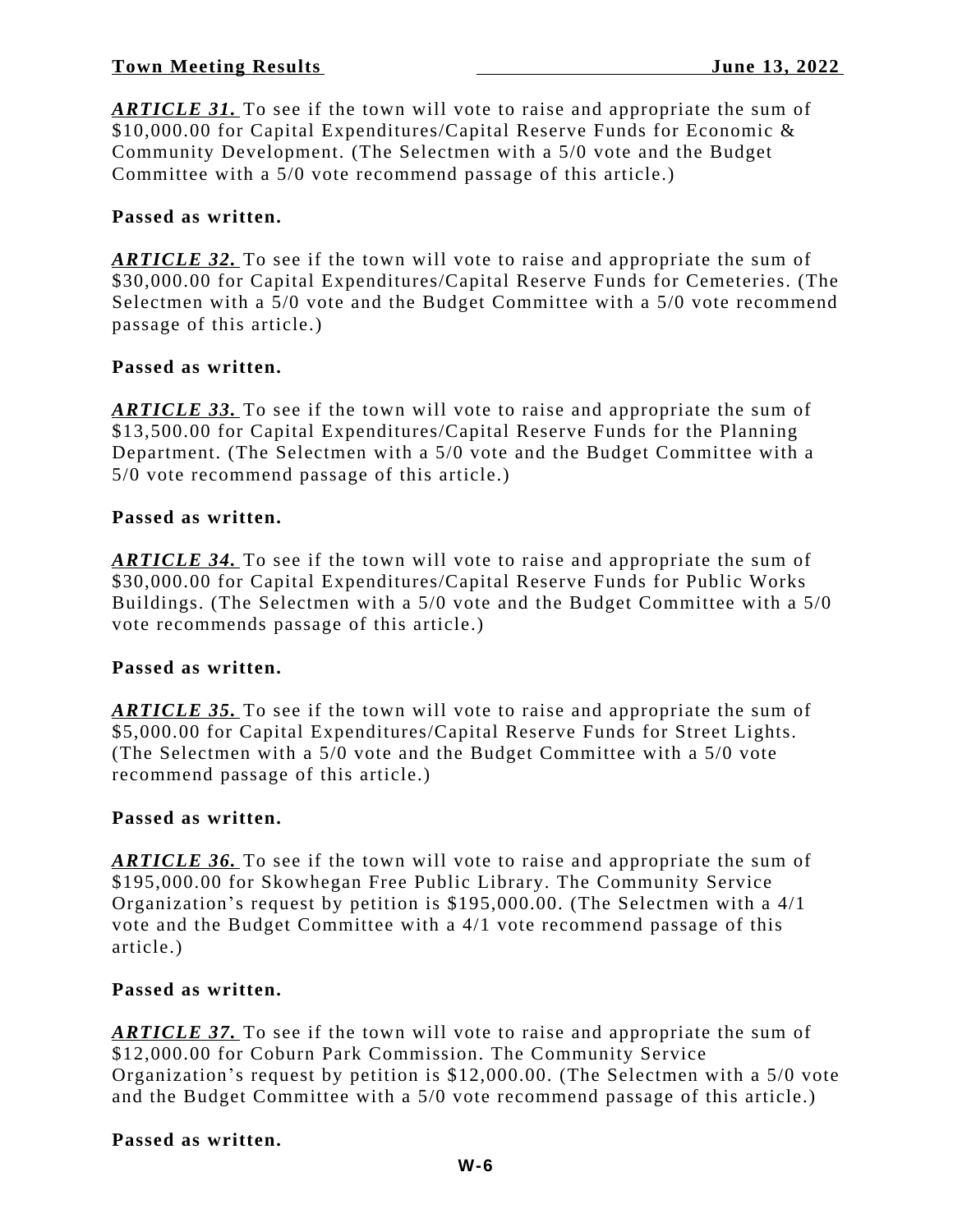*ARTICLE 38.* To see if the town will vote to raise and appropriate the sum of \$10,000.00 for Skowhegan History House. The Community Service Organization's request by petition is \$10,000.00. (The Selectmen with a 5/0 vote recommend \$0.00 and the Budget Committee with a 4/1 vote recommends passage of this article.)

### **Passed as written.**

*ARTICLE 39.* To see if the town will vote to raise and appropriate the sum of \$25,000.00 for Eaton Mountain Foundation. The Community Service Organization's request by petition is \$25,000.00. (The Selectmen with a 5/0 vote recommend \$0.00 and the Budget Committee with a 3/1/1 vote recommends passage of this article.)

### **Passed as written.**

*ARTICLE 40.* To see if the town will vote to raise and appropriate the sum of \$60,000.00 for Main Street Skowhegan. The Community Service Organization's request by petition is \$60,000.00. (The Selectmen with a 5/0 vote and the Budget Committee with a 4/1 vote recommend passage of this article.)

#### **Passed as written.**

*ARTICLE 41.* To see if the town will vote to raise and appropriate the sum of \$31,000.00 for Skowhegan Welcome & Business Center. The Community Service Organization's request by petition is \$31,000.00. (The Selectmen with a 5/0 vote and the Budget Committee with a 5/0 vote recommend passage of this article.)

#### **Passed as written.**

*ARTICLE 42.* To see if the town will vote to raise and appropriate the sum of \$30,000.00 for Lake George Regional Park. The Community Service Organization's request by petition is \$30,000.00. (The Selectmen with a 5/0 vote recommend \$15,000.00 and the Budget Committee with a 5/0 vote recommends passage of this article.)

#### **Passed as written.**

*ARTICLE 43.* To see if the town will vote to raise and appropriate the sum of \$6,000.00 for Family Violence Project. The Human Service Agency's request by petition is \$6,000.00. (The Selectmen with a 5/0 vote recommend \$0.00 and the Budget Committee with a 4/0/1 vote recommends passage of this article.)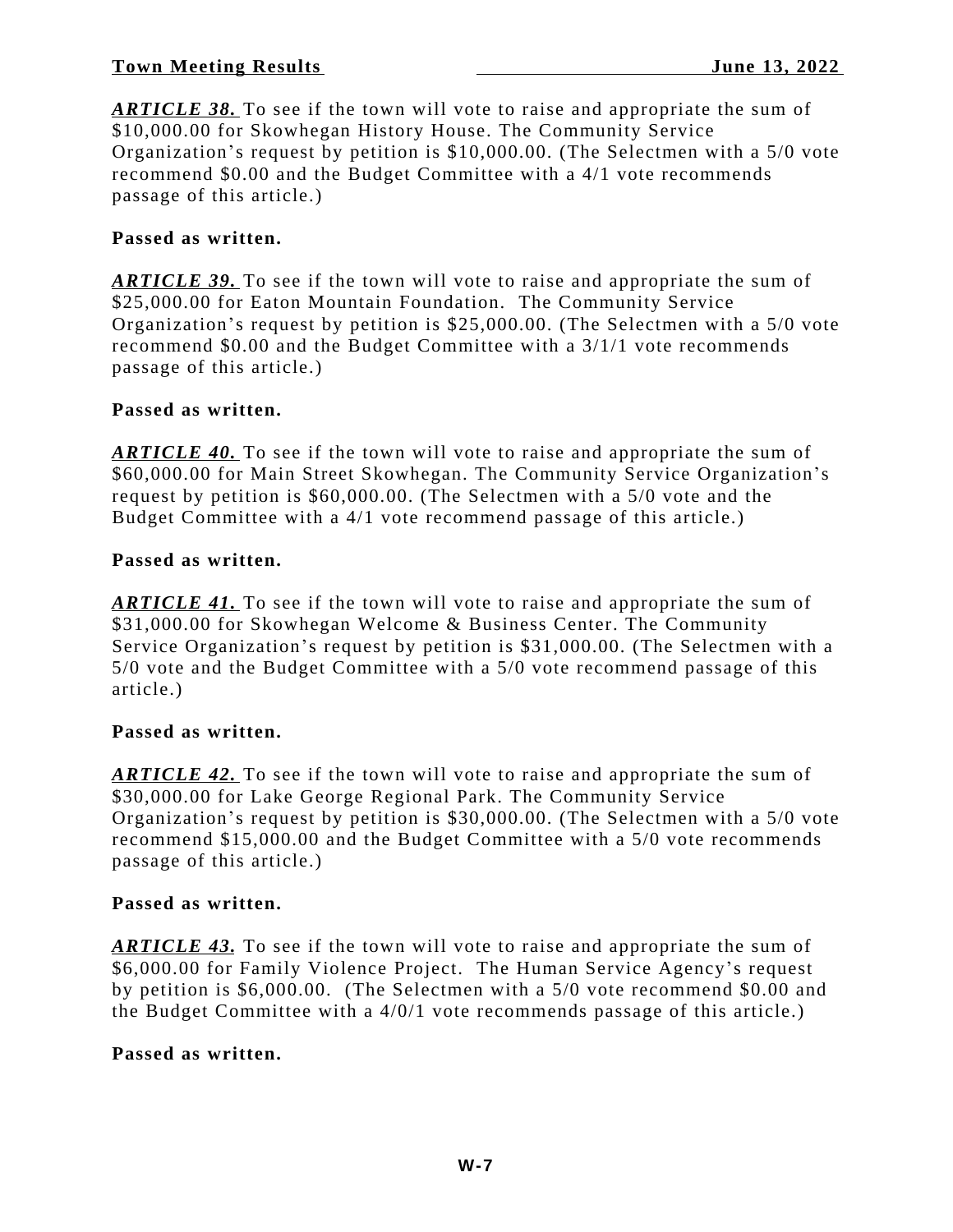*ARTICLE 44.* To see if the town will vote to raise and appropriate the sum of \$8,370.00 for Spectrum Generations. The Human Service Agency's request by petition is \$8,370.00. (The Selectmen with a 4/1 vote and the Budget Committee with a 5/0 vote recommend passage of this article.)

### **Passed as written.**

*ARTICLE 45.* To see if the town will vote to raise and appropriate the sum of \$21,000.00 for Hospice Volunteers of Somerset County. The Human Service Agency's request by petition is \$21,000.00. (The Selectmen with a 4/1 vote and the Budget Committee with a 5/0 vote recommend passage of this article.)

### **Passed as written.**

*ARTICLE 46.* To see if the town will vote to raise and appropriate the sum of \$3,007.00 for Sexual Assault Crisis & Support. The Human Service Agency's request by petition is \$3,007.00. (The Selectmen with a 5/0 vote and the Budget Committee with a 5/0 vote recommend passage of this article.)

#### **Passed as written.**

*ARTICLE 47.* To see if the town will vote to raise and appropriate the sum of \$18,000.00 for Skowhegan Community Food Cupboard. The Human Service Agency's request by petition is \$18,000.00. (The Selectmen with a 5/0 vote and the Budget Committee with a 5/0 vote recommend passage of this article.)

# **Passed as written.**

*ARTICLE 48.* To see if the Town will vote to apply FY 2023 operational revenues in the amount of \$2,569,657.00 to offset the FY 2023 appropriations. (The Selectmen with a 5/0 vote and the Budget Committee with a 5/0 vote recommend passage of this article.)

#### **Passed as written.**

*ARTICLE 49.* To see if the town will vote to appropriate an amount from undesignated fund balance, not to exceed \$1,850,000.00, toward one or more of the following purposes:

- a. to appropriate funds in the amount of \$75,000.00 to the Opera House Reserve Account;
- b. to appropriate funds in the amount of \$75,000.00 to the Village Partnership Initiative (50% Town match);
- c. \$1,700,000.00 to reduce the tax commitment.

(The Selectmen with a 4/0 vote and the Budget Committee with a 6/0 vote recommend passage of this article.)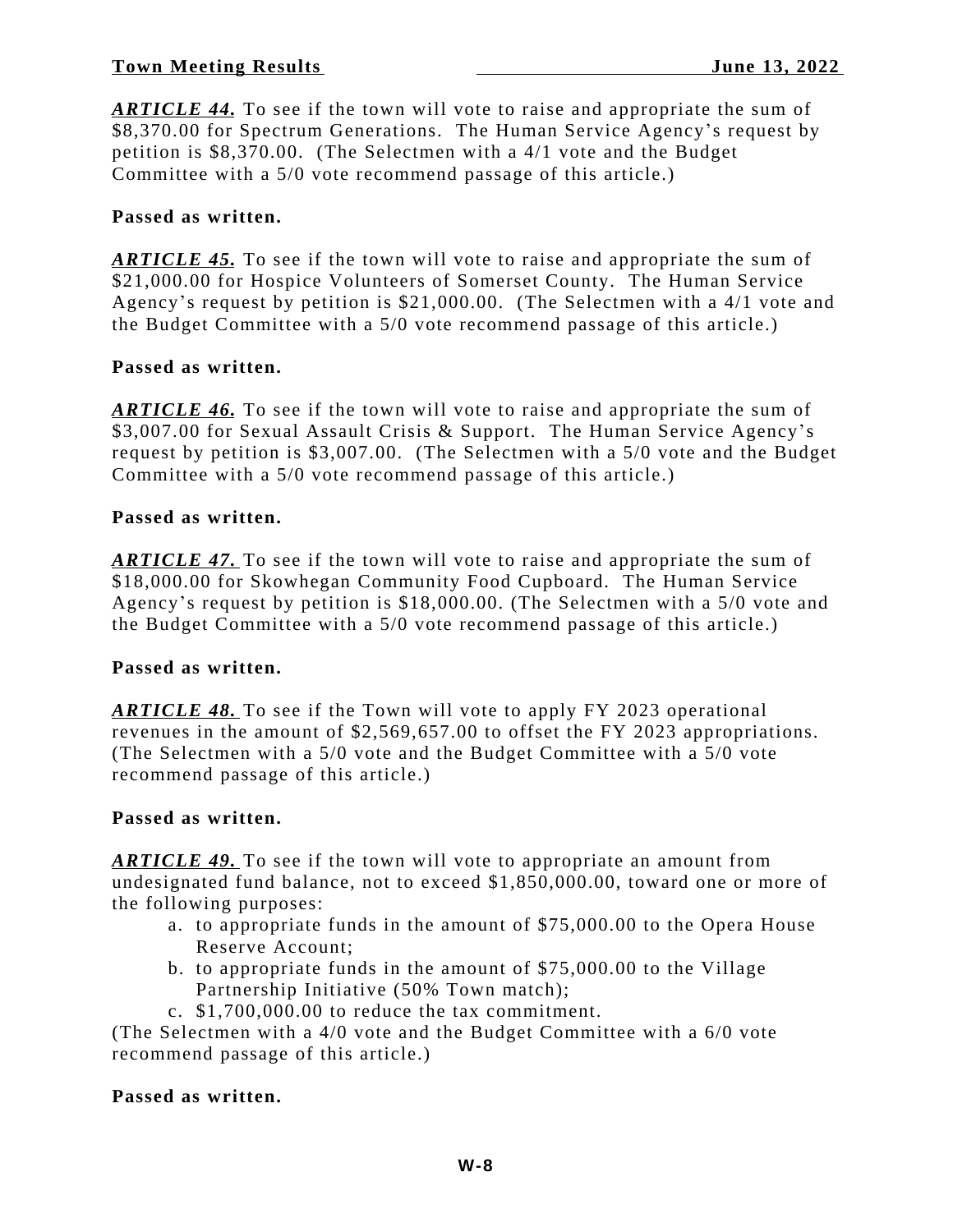*ARTICLE 50.* To see if the Town will vote to authorize the Board of Selectmen to transfer an amount not to exceed 1% of the total town budget between budget categories as they deem advisable to meet unanticipated expenses and emergencies that occur during fiscal year 2023. (The Selectmen recommend passage of this article.)

### **Passed as written.**

*ARTICLE 51.* To see if the Town will vote to establish September 15, 2022, or 30-days after the commitment date of taxes, whichever is later, as the date when the first installment of taxes shall be due and payable and March 15, 2023 as the date when the second installment of taxes shall be due and payable and to see if the Town will fix the rate of 4% interest to be charged on all taxes unpaid after said dates. (The Selectmen recommend passage of this article.)

### **Passed as written.**

*ARTICLE 52.* To see if the Town will vote, pursuant to 36 M.R.S.A. § 506-A to fix the rate of 0% interest to be paid on overpaid or abated taxes. (The Selectmen recommend passage of this article.)

### **Passed as written.**

*ARTICLE 53.* To see if the Town will vote to apply as much of the yearly overlay as may be necessary to fund property tax abatements and applicable interest granted during fiscal year 2023. (The Selectmen recommend passage of this article.)

# **Passed as written.**

*ARTICLE 54.* To see if the Town will vote, pursuant to 36 M.R.S.A. § 506, to authorize the tax collector and treasurer to accept the prepayment of taxes not yet committed. (The Selectmen recommend passage of this article.)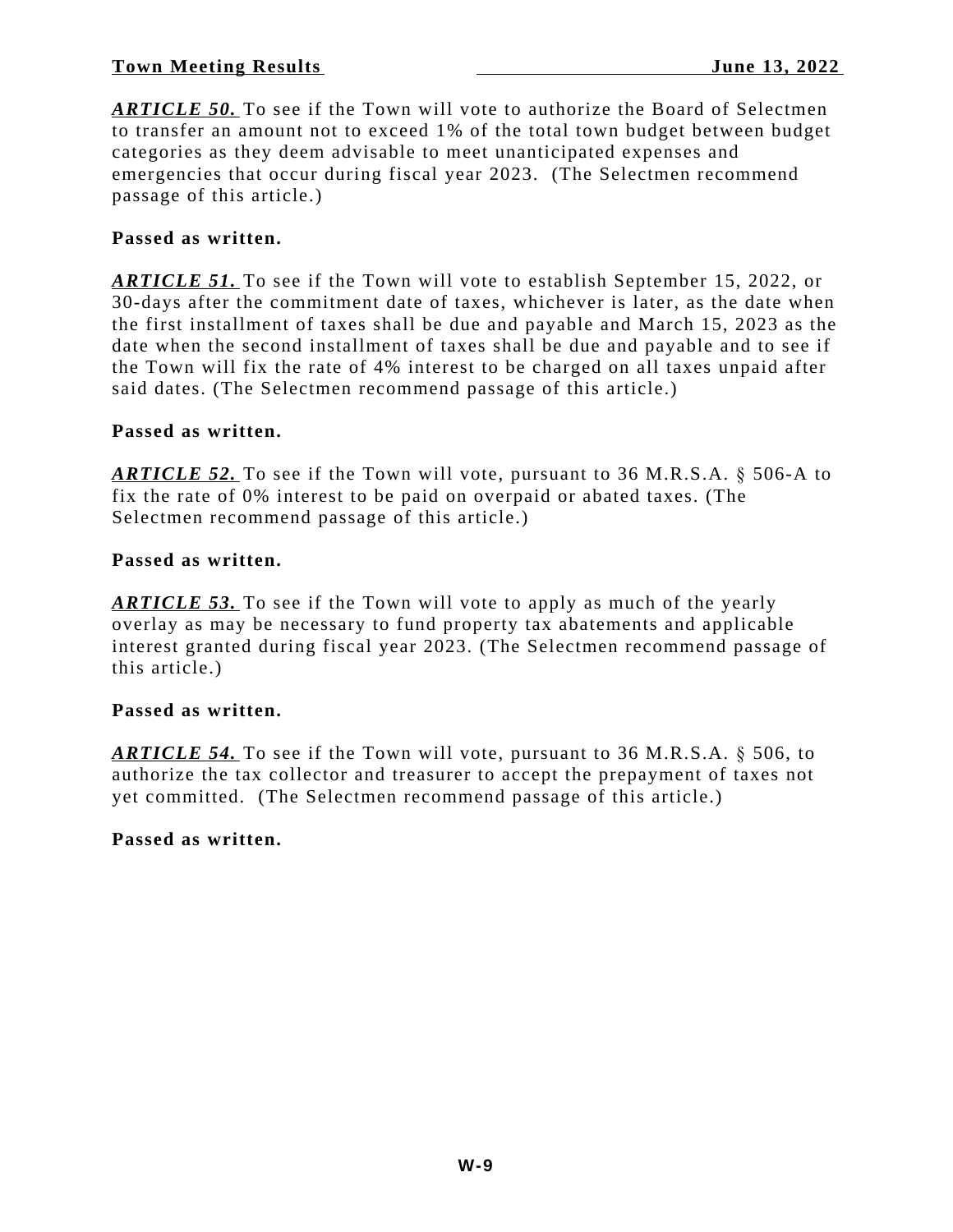*ARTICLE 55*. To see if the Town will vote to authorize the Tax Collector to enter into a standard agreement with year-round residential taxpayers establishing a "Tax Club" payment plan for property taxes, whereby: (1) the taxpayer agrees to pay specified monthly payments to the Town based on his/her estimated and actual tax obligation for current year property taxes; (2) the Town agrees not to charge interest or penalties on timely payments made pursuant to the tax club agreement; (3) the Town authorizes the Tax Collector to accept tax club payments for current taxes which may be due prior to the commitment of those taxes; (4) the agreement is automatically terminated if a scheduled payment is late, and the taxpayer then becomes subject to the same due dates and interest dates and rates as other taxpayers who are not participating in a tax club; (5) only taxpayers who do not have any outstanding tax obligation for prior tax years are eligible to participate in the tax club program; and (6) taxpayers wishing to participate in a tax club for a particular property tax year shall enter into agreement with the Town by a publicly-advertised deadline determined by the Tax Collector. (The Selectmen recommend passage of this article.)

# **Passed as written.**

*ARTICLE 56*. To see if the Town will authorize the Board of Selectmen to apply for, accept and expend, on behalf of the Town, grant funds from state government agencies, federal government agencies, or private organizations for any purpose they deem in the best interest of the Town. (The Selectmen recommend passage of this article.)

# **Passed as written.**

*ARTICLE 57.* To see if the Town, as the Legislative body will vote to authorize the Board of Selectmen approving, applying for and accepting all Community Development Block Grants (CDBG), and to make such assurances, assume such responsibilities and exercise such authority as are necessary and reasonable to implement such programs with the understanding that should the intended National Objective of the CDBG program not be met, all CDBG funds must be repaid to the State of Maine CDBG program. (The Selectmen recommend passage of this article.)

# **Passed as written.**

*ARTICLE 58*. To see if the Town will vote to appropriate all of the money received from the State for snowmobile registrations to the Skowhegan Sno-Hawks Snowmobile Club for the maintenance of their system or network of snowmobile trails, on the condition that those trails be open in snow season to the public for outdoor recreation purposes at no charge, and to authorize the Board of Selectmen to enter into an agreement with the Club, under such terms and conditions as the Board of Selectmen may deem advisable, for that purpose. (The Selectmen recommend passage of this article.)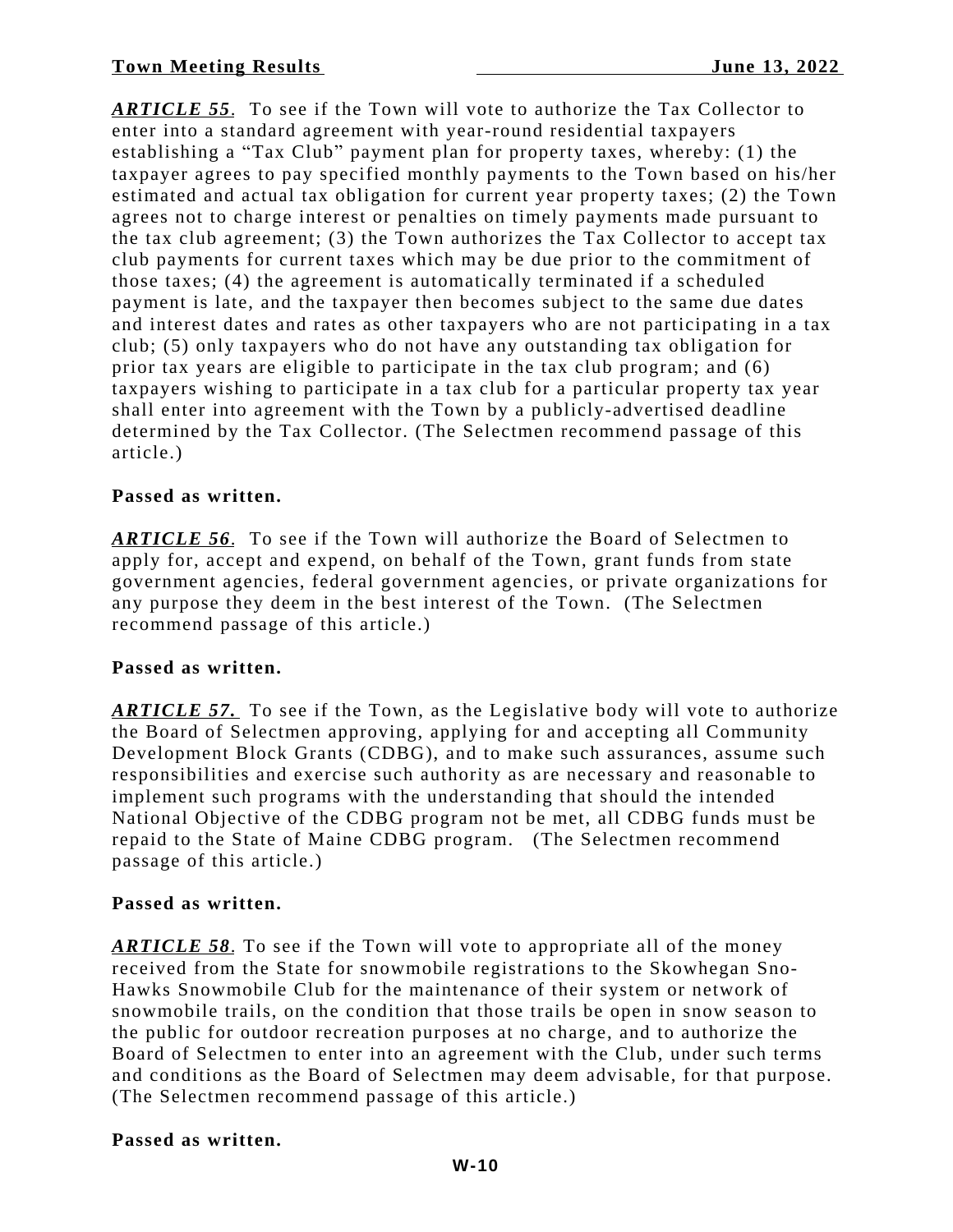*ARTICLE 59.* To see if the Town will vote to authorize the Board of Selectmen to dispose of by the most prudent means possible, any equipment, vehicles, furniture or other non-real estate town property that is no longer necessary to town operations*.* (The Selectmen recommend passage of this article.)

# **Passed as written.**

*ARTICLE 60.* To see if the Town will vote to authorize the Board of Selectmen, on behalf of the town, to sell and dispose of any real estate acquired by the town for non–payment of taxes due thereon, on such terms as they deem advisable and to issue quit-claim deeds for such property. (The Selectmen recommend passage of this article.)

# **Passed as written.**

*ARTICLE 61*. To see if the Town will vote to allow the Town Treasurer, after Board of Selectmen approval, to file a waiver of automatic foreclosure at the Registry of Deeds, pursuant to 36 M.R.S.A. § 944, on real estate that may be burdensome for the Town. (The Selectmen recommend passage of this article.)

# **Passed as written.**

*ARTICLE 62*. To see if the Town will vote to authorize the Board of Selectmen to sell the property located at 31 Mechanic Street (Map 23, Lot 108). (The Selectmen recommend passage of this article.)

# **Passed as written.**

*ARTICLE 63*. To see if the Town will vote to repeal and replace the Property Maintenance Ordinance. Adopted at Town Meeting June 12, 2017. (The Selectmen recommend passage of this article.)

#### **Passed as written.**

*ARTICLE 64*. To see if the Town will vote to adopt the amended Animals and Fowl Ordinance. Last amended at Town Meeting March 8, 1999. (The Selectmen recommend passage of this article.)

### **Passed as written.**

*ARTICLE 65*. To see if the Town will vote to adopt the amended Sign Ordinance. Adopted at Special Town Meeting October 28, 2014. (The Selectmen recommend passage of this article.)